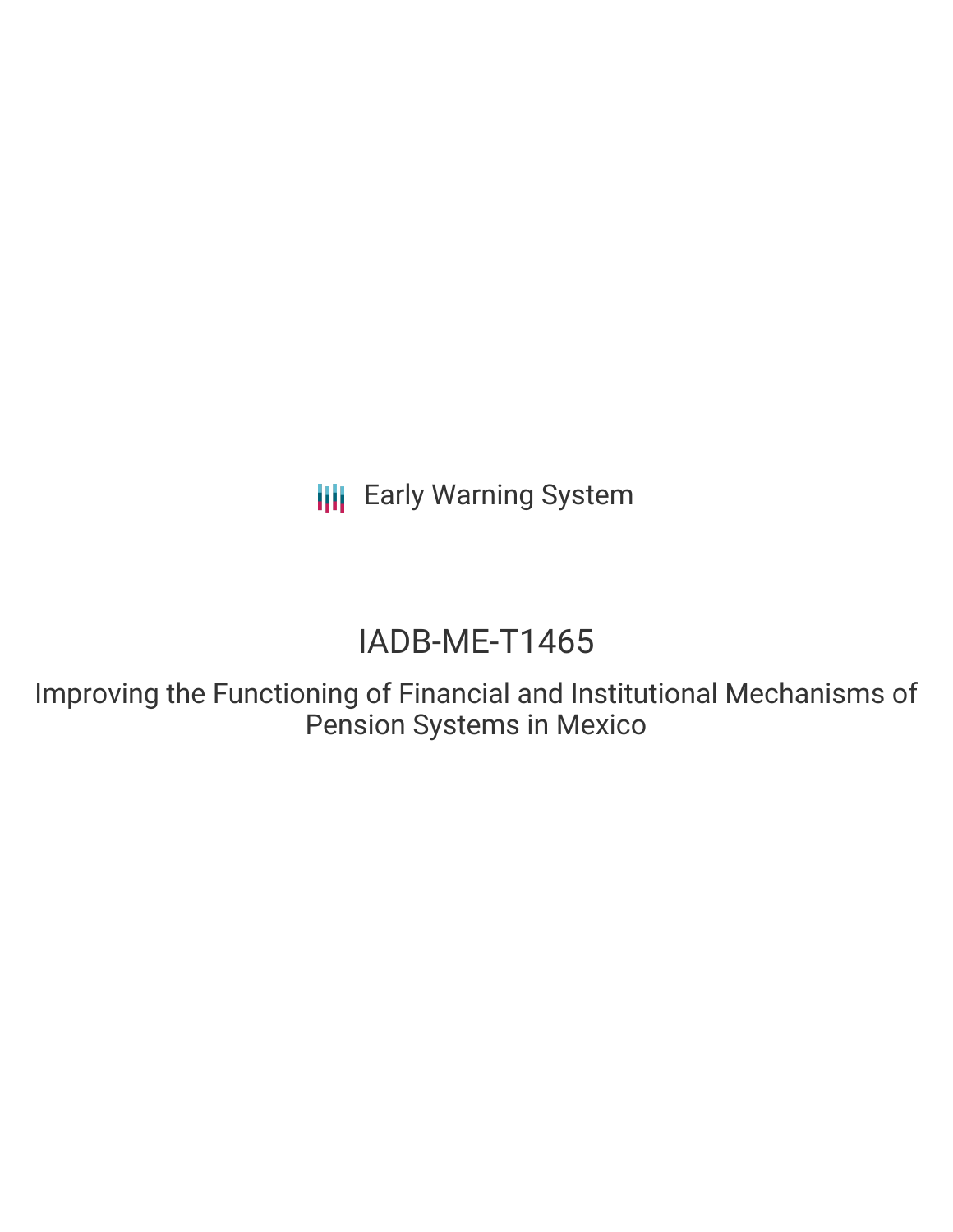



## Early Warning System

Improving the Functioning of Financial and Institutional Mechanisms of Pension Systems in Movico

### **Quick Facts**

| <b>Countries</b>               | Mexico                                             |
|--------------------------------|----------------------------------------------------|
| <b>Financial Institutions</b>  | Inter-American Development Bank (IADB)             |
| <b>Status</b>                  | Approved                                           |
| <b>Bank Risk Rating</b>        | C                                                  |
| <b>Voting Date</b>             | 2021-10-18                                         |
| <b>Borrower</b>                | Government of Mexico                               |
| <b>Sectors</b>                 | Finance, Law and Government, Technical Cooperation |
| <b>Investment Type(s)</b>      | <b>Advisory Services, Grant</b>                    |
| <b>Investment Amount (USD)</b> | $$0.15$ million                                    |
| <b>Project Cost (USD)</b>      | $$0.15$ million                                    |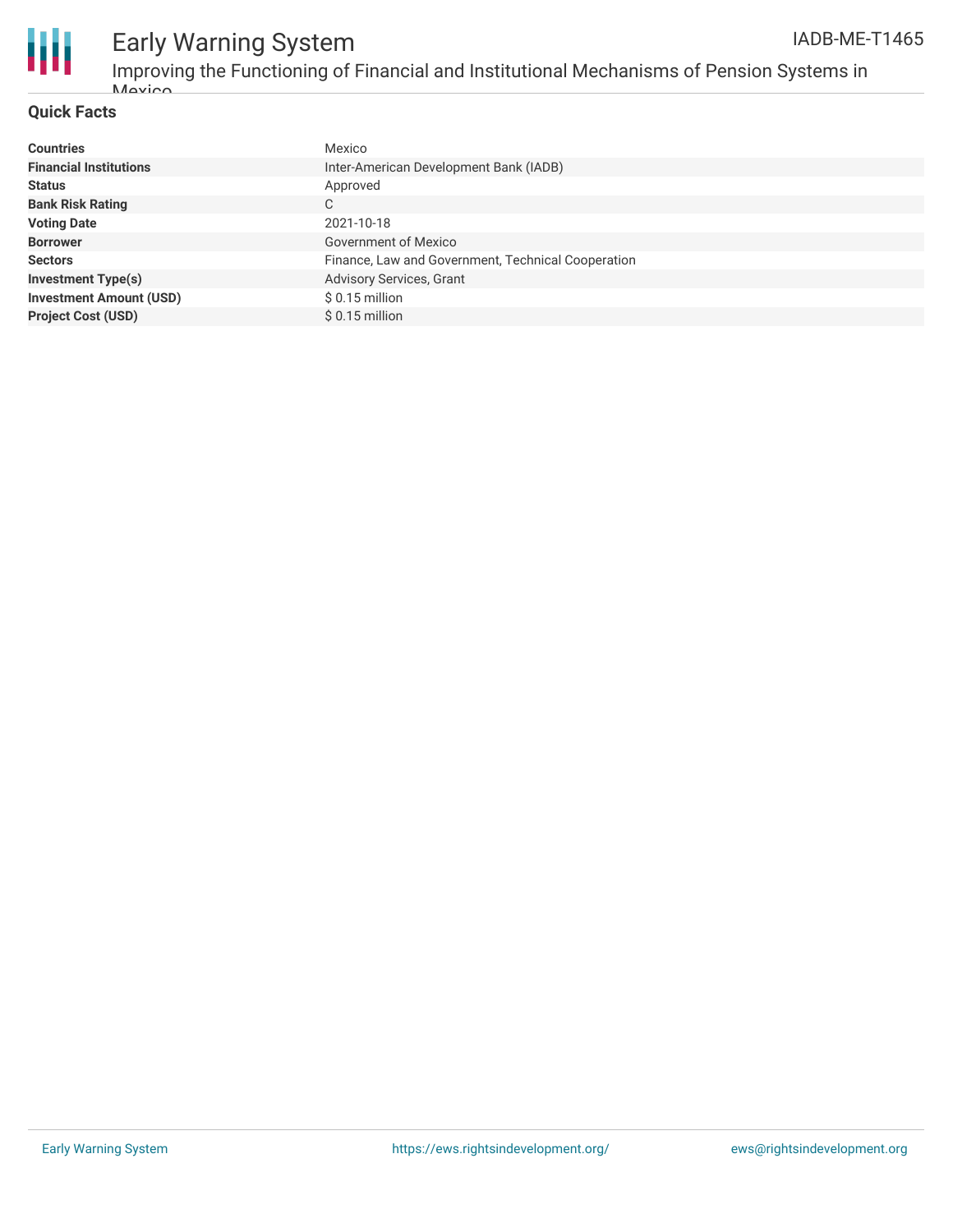

### **Project Description**

This TC seeks to support Mexican authorities to improve the functioning of some financial mechanisms of pension systems in Mexico, including the commission scheme within the defined contribution system, finding alternatives for the funding of the transition of state public pension systems, as well as alternatives to improve the interoperability of the multiple state pension systems of the country.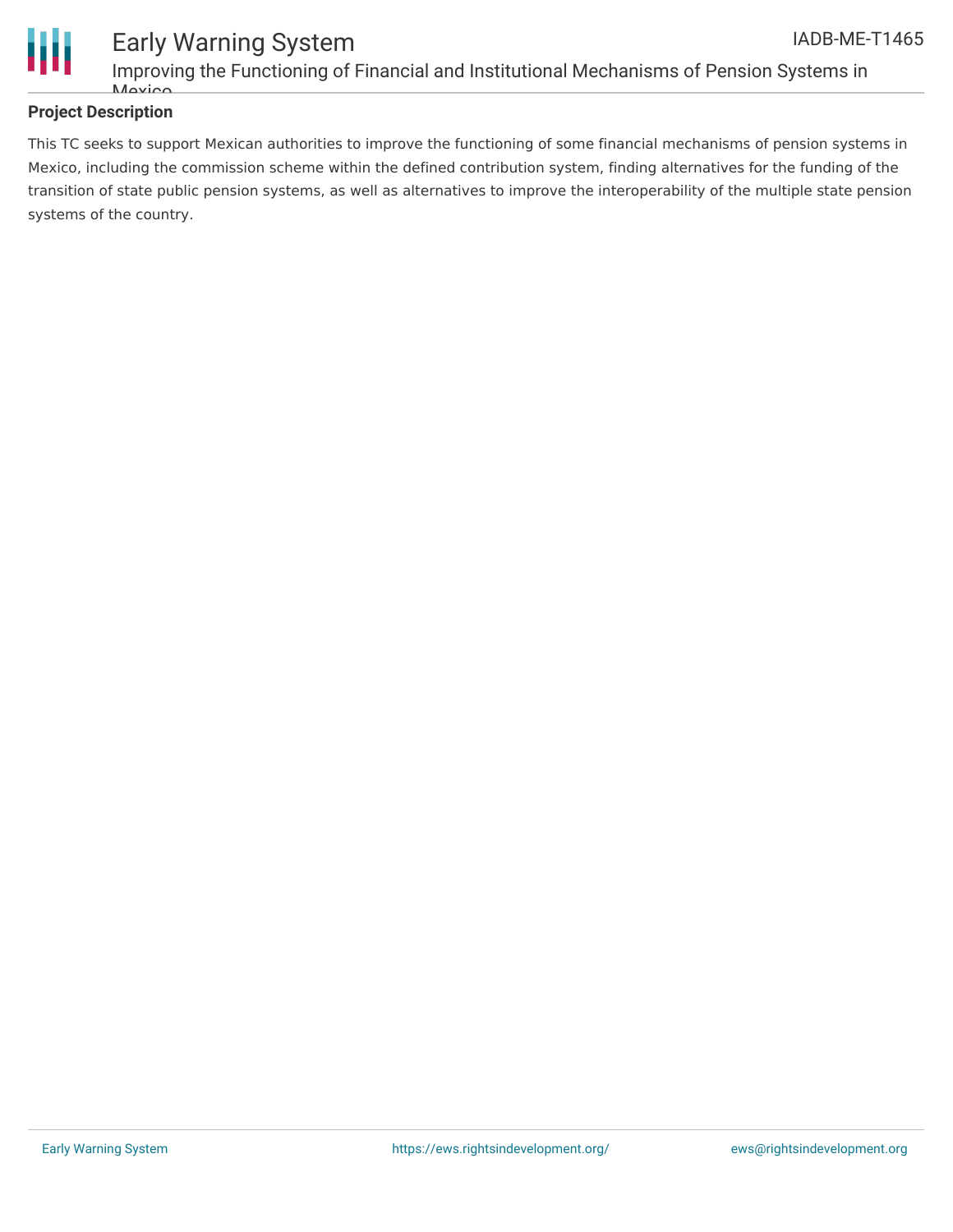

### Early Warning System

Improving the Functioning of Financial and Institutional Mechanisms of Pension Systems in *Movico* 

### **Investment Description**

• Inter-American Development Bank (IADB)